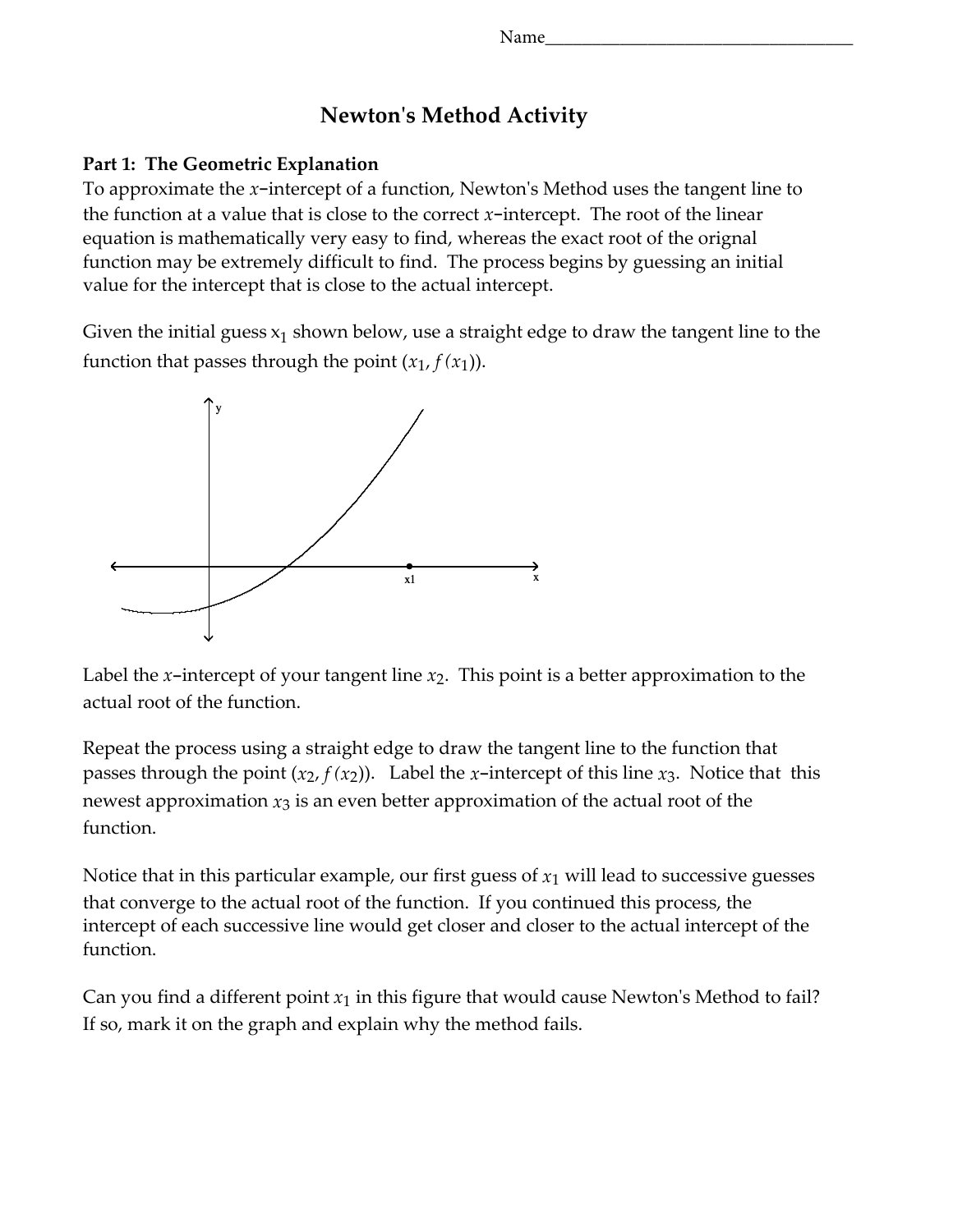## Part 2: Developing the formula for approximation  $x_{n+1}$

Using the point-slope equation of a line, find the tangent line to the graph of  $f(x)$  at the point  $(x_1, f(x_1))$  using derivative notation for the slope.

The second approximation  $x_2$  is the x-intercept of this line: the point  $(x_2, 0)$ . Substitute  $(x_2, 0)$  for  $(x, y)$  in the equation, and solve for  $x_2$ .

 $x_2 = \_$ 

The equation of the tangent line to the graph of  $f(x)$  at the new point  $(x_2, f(x_2))$  is:

The third approximation  $x_3$  is the x-intercept of this line: the point  $(x_3, 0)$ . Substitute  $(x_3, 0)$  for  $(x, y)$  in the equation, and solve for  $x_3$ .

x<sup>3</sup> = \_\_\_\_\_\_\_\_\_\_\_\_\_\_\_\_\_\_\_\_\_\_\_

This pattern would repeat over and over. Looking at your results above, write down the formula for  $x_{n+1}$  given that you have the equation of the line through  $(x_n, f(x_n))$ .

 $x_{n+1} = \_$